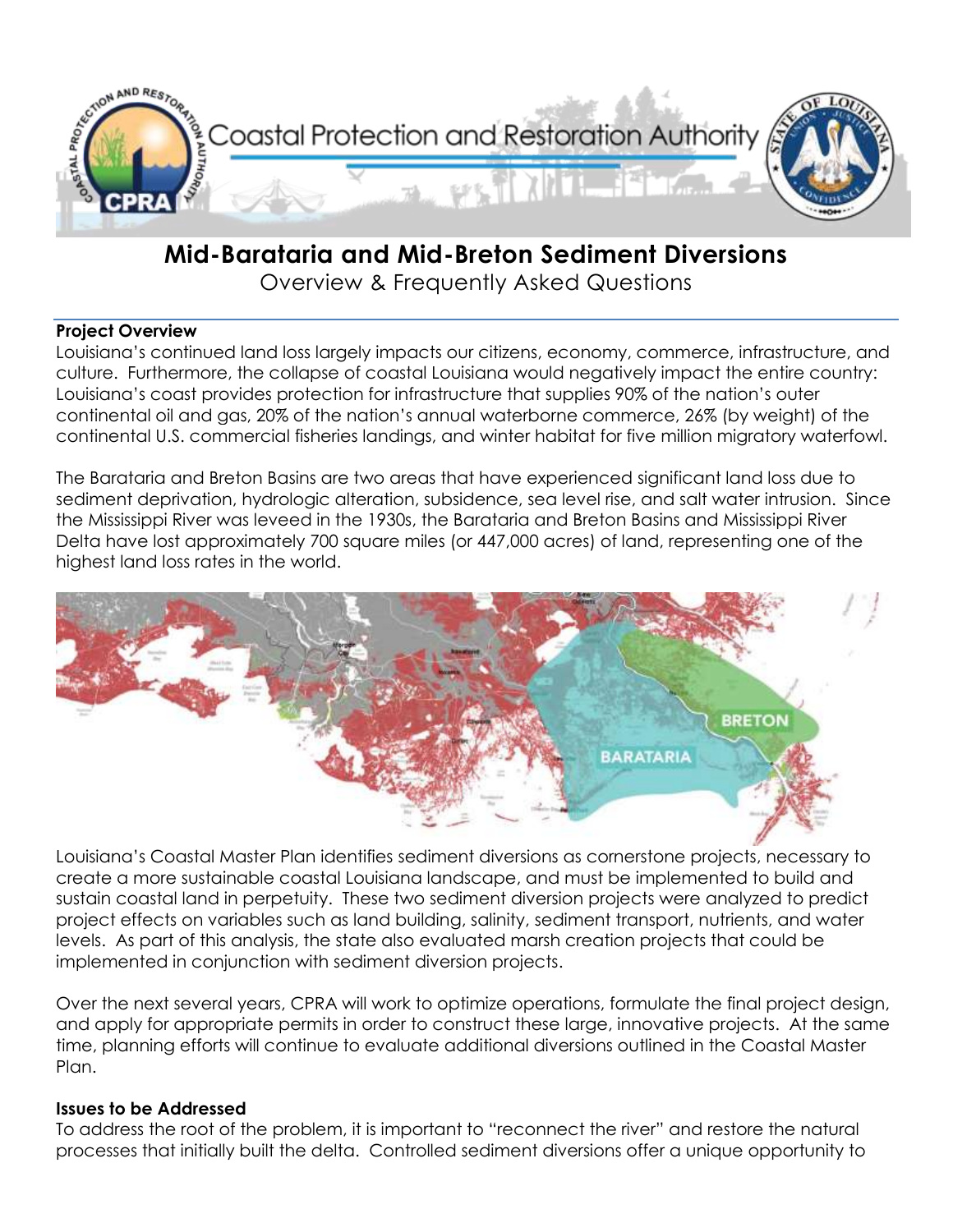strategically reestablish hydrologic flows, carry land-building sediments, nourish marshes, and sustain land. When utilized with Louisiana's full suite of protection and restoration projects, this integrated systems approach can combat the grave land loss that threatens our coast. The Mid-Barataria and Mid-Breton diversions will divert sediment-laden water from the river and deposit it into the basins to build and sustain land.

## **Project Benefits**

Since 2007, CPRA has dredged nearly 30 million cubic yards of sediment from Mississippi River borrow sites. This work has created, restored, and nourished nearly 4,000 acres of marsh, barrier islands, and ridge habitat. As outlined in Louisiana's Coastal Master Plan, Louisiana needs a holistic approach to coastal restoration and protection. Dredging projects create land immediately and provide critically needed short-term benefits. However, long-term sustainability is a major issue for these projects. The delivery of sediment via sediment diversion projects may take longer to yield land building results, but once established will continue to build and sustain land.

Additionally, over the next 15 years, CPRA plans to dredge as much as 55-65 million cubic yards. However, our latest research shows that when implemented together, marsh creation and sediment diversion projects perform better together and for a longer period than they do as individual projects. Sediment diversions will complement these restoration projects. The latest estimates show that constructing a marsh creation project within the proximity of a sediment diversion will prolong its life by  $10 - 20$  years.

## **Project Design and Location**

#### *Mid-Barataria*

The Mid-Barataria Sediment Diversion structure will be located in Plaquemines Parish, LA, along the west bank of the Mississippi River, just north of Ironton and south of the Phillips 66 Alliance Refinery, near Mississippi River Mile 61.

#### *Mid-Breton*

The Mid-Breton Sediment Diversion structure will be located in Plaquemines Parish, LA, north of the Mid-Barataria location on the east bank of the Mississippi River, near Wills Point, approximately at Mississippi River Mile 69.

## **Next Steps**

## *Environmental Permitting*

The National Environmental Policy Act (NEPA) requires federal agencies to integrate environmental values into their decision-making processes by considering the environmental impacts of their proposed actions and reasonable alternatives to those actions.

An Environmental Impact Statement (EIS) is a detailed analysis that serves to ensure that the policies and goals defined in NEPA are infused into the ongoing programs and actions associated with the project. The EIS will provide a discussion of potential environmental impacts and reasonable alternatives (including a No Action alternative) which would avoid or minimize adverse impacts or enhance the quality of the human environment.

## *Mid-Barataria*

The EIS for Mid-Barataria is currently underway. In June 2016, CPRA submitted an updated permit application to the New Orleans District of the USACE. In January 2017, CPRA selected GEC, Inc. (GEC) as the third-party contractor to lead the EIS. Throughout 2017, GEC will engage the public, other federal agencies, and outside parties to provide input into the preparation of an EIS and to solicit public comment on the draft EIS once completed.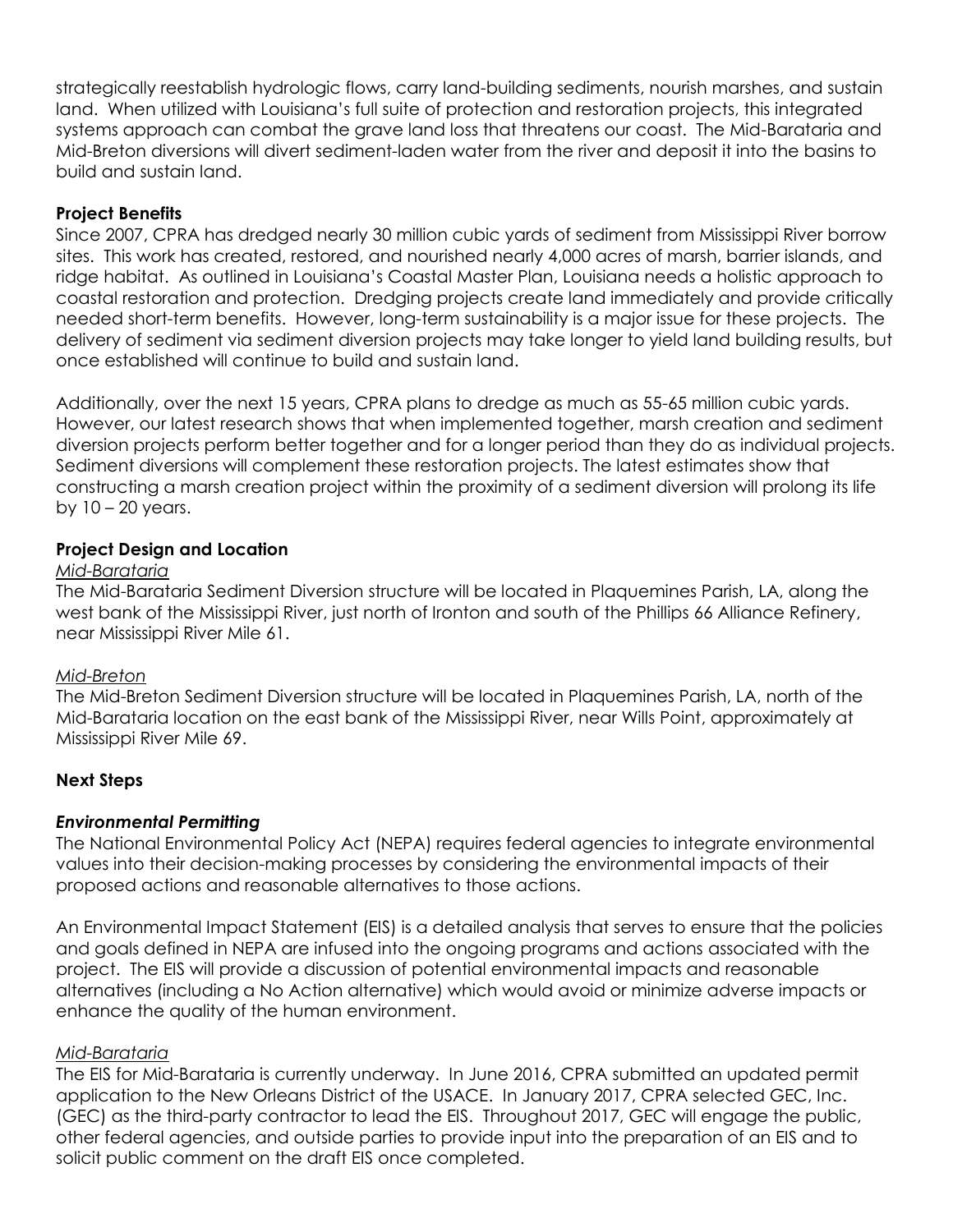In January 2017, The White House Federal Permitting Improvement Steering Council rendered approval to include Louisiana's Mid-Barataria Sediment Diversion project on the Federal Permitting Dashboard, a government-wide effort to streamline the federal permitting and review process while increasing transparency. The dashboard can be viewed: [https://www.permits.performance.gov/.](https://www.permits.performance.gov/) The dashboard is just one tool within a larger strategy to facilitate enhanced interagency coordination for any infrastructure project of size, complexity, and significance that might experience a lengthy federal environmental review and permitting process.

## *Mid-Breton*

The EIS process for the Mid-Breton Sediment Diversion project is anticipated to begin in 2018.

## *Engineering and Design*

Over the next several years, CPRA will work to optimize operations, formulate the final project design, and apply for appropriate construction permits in order to construct these foundational projects for the coastal master plan. At the same time, planning efforts will continue to evaluate additional diversions.

In July 2017, CPRA selected AECOM to lead the engineering and design effort for the Mid-Barataria Sediment Diversion. Relevant deliverables for the Mid-Barataria Sediment Diversion are posted at [this](http://coastal.la.gov/mid-barataria-sediment-diversion-draft-30-deliverables/) [page.](http://coastal.la.gov/mid-barataria-sediment-diversion-draft-30-deliverables/) In anticipation of the engineering and design solicitation for the Mid-Breton Sediment Diversion, (CPRA is posting applicable documentation at this [page\)](http://coastal.la.gov/mid-breton-existing-documents/).

In the Fall of 2016, CPRA completed its Collaborative Delivery Analysis for the Mid-Barataria Sediment Diversion project. The results showed that a Construction Management At-Risk (CMAR) delivery model was best suited for this complex project. To learn more about CMAR and review "Frequently Asked Questions" about this delivery model and solicitation are posted at [click](http://coastal.la.gov/wp-content/uploads/2017/09/CMAR-Overview-and-FAQ_REVISED_FINAL_20170925.pdf) here).

## **Frequently Asked Questions:**

#### **1. How will this project be funded?**

In early 2013, a U.S. District Court approved two plea agreements resolving certain criminal cases against BP and Transocean, which arose from the 2010 *Deepwater Horizon* explosion and oil spill. The agreements direct a total of \$2.544 billion to the National Fish and Wildlife Foundation (NFWF) to fund projects benefiting the natural resources of the Gulf Coast that were impacted by the spill. In Louisiana, this settlement mandated that these funds be dedicated to "create or restore barrier islands off the coast of Louisiana and/or to implement river diversion projects on the Mississippi and/or Atchafalaya Rivers for the purpose of creating, preserving and restoring coastal habitat".

## **2. When will these projects be built and begin operations?**

The current schedule has the Mid-Barataria project permitted in 2022 and the Mid-Breton project permitted in 2023. These dates are contingent on funding, permitting, and real estate acquisitions. As such, these dates are subject to change. Construction would start once the permitting and design process is completed and is expected to take between two and four years. CPRA is pursuing a more aggressive schedule that would potentially expedite the permitting approvals.

#### **3. How will these projects be operated? Will they operate at full capacity all the time?** *Mid-Barataria*

In April 2017, CPRA developed an initial draft operations strategy. The framework for the draft initial operations strategy was based on the State's goal of restoring natural processes and achieving longterm sustainability, which resulted in an analysis to maximize the delivery of river sediment while minimizing the amount of fresh water entering the receiving basin. Higher sediment concentrations of river water occur as the river rises, especially during earlier river peaks which typically occur in the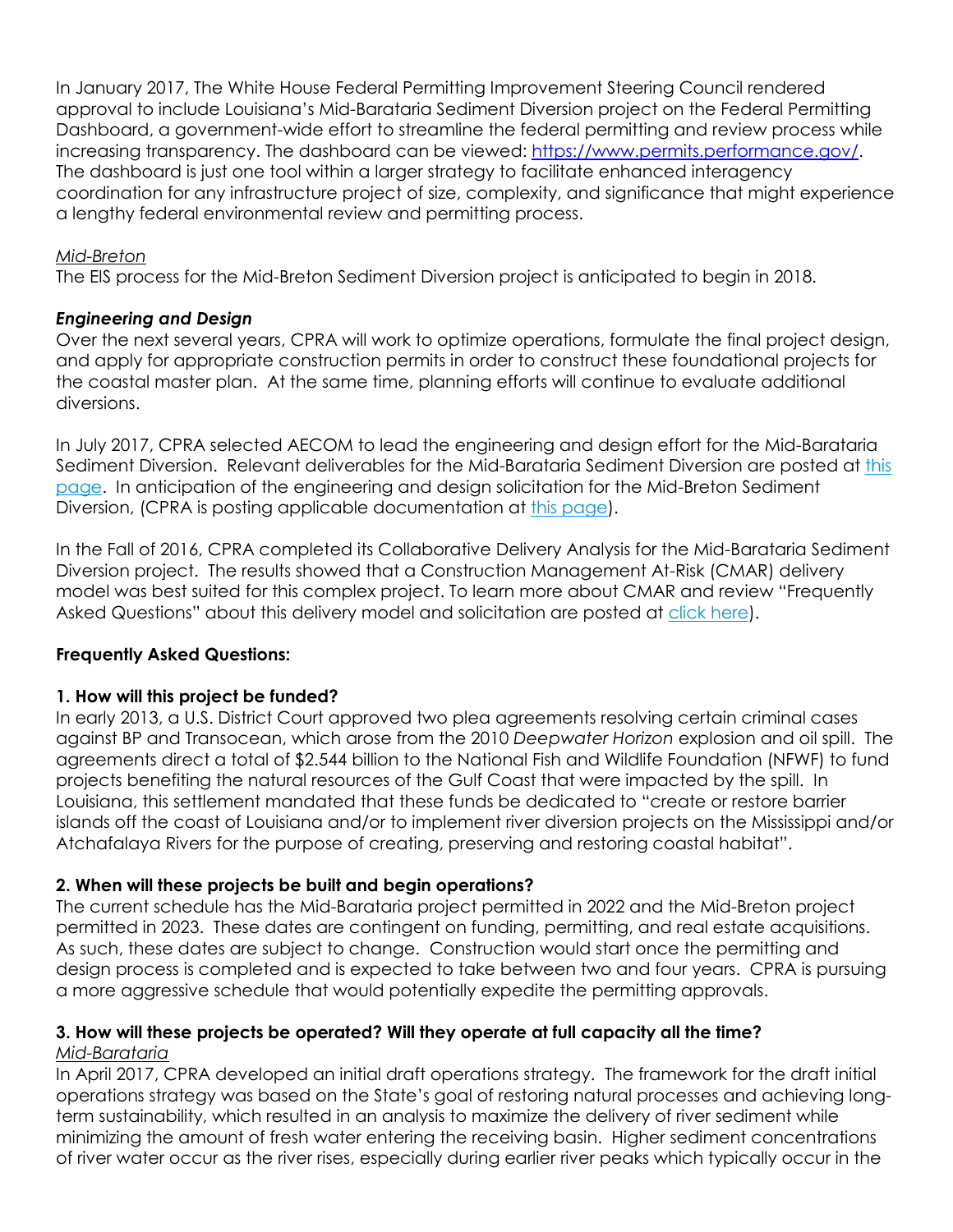winter and spring months. In that context, the draft initial operations strategy envisions operation of the diversion when the Mississippi River reaches a discharge of 450,000 cubic feet per second (cfs) at Belle Chasse, which happens when the river stage is approximately 10-11 feet at the local gauge. When the river discharge falls below 450,000 cfs at Belle Chasse, the diversion structure would mostly close and only allow a base flow of up to 5,000 cfs in order to benefit existing and newly created wetlands, to maximize vegetation sustainability, and to accommodate future environmental changes.

During typical operations, it is anticipated the proposed project would discharge on the order of 30,000 to 50,000 cfs depending on the natural river power and head differential. During peak operations, it is anticipated that the proposed project would significantly advance efforts to restore vital wetlands by discharging up to 75,000 cfs of sediment laden Mississippi River water into the Barataria Basin. Based on historic river discharges, peak operations would only occur occasionally, estimated a few times every decade.

This draft initial operations strategy is the start of the operations discussion for the EIS and is anticipated to change over the life of the project. In order to help reduce uncertainty over time and adjust for the ever-changing environment, an adaptive management plan is being developed. The adaptive management plan will monitor the structure and the environment to allow for variable flow rates in response to seasonal, sediment, and environmental conditions to maximize the benefits of sediment transport for restoration.

#### *Mid-Breton*

An initial draft operations strategy is currently in development for Mid-Breton. Over the next year, CPRA will work to optimize operations and formulate a strategy tailored to this project and apply lessons learned from Mid-Barataria.

## **4. Will both projects have an adaptive management plan?**

Yes. An Adaptive Management Plan will be developed for both projects. The goal of these plans will be to maximize sediment transport from the Mississippi River to the basins to build, sustain, and maintain land. The plans will help to accommodate uncertainty and allow the project to adjust for the ever-changing environment to ensure the projects meet their intended goals. These plans will monitor the diversion intake structures and outfall areas and allow for variable flow rates to respond to seasonal, sediment, and basin conditions in order to maximize the benefits of sediment transport for restoration. Monitoring stations will be placed in the Mississippi River near the intake structures and in the basins at the channel outfalls as well as other areas that are yet to be determined.

## **5. How do you determine the outfall areas?**

Each project was modeled to predict project effects on variables, such as land building, salinity, sediment transport, nutrients, and water levels. As part of this analysis, the state also considered innovative marsh creation projects that could be implemented in conjunction with sediment diversion projects in order to enhance sediment capture and build more land.

## **6. How can you tell if the project is building land?**

Over the next several years, CPRA will work to optimize operations, formulate the final project design, and apply for appropriate construction permits in order to construct these foundational projects for the coastal master plan. At the same time, planning efforts will continue to evaluate additional diversions.

## **7. Why is there so much land loss in coastal Louisiana?**

Louisiana continues to experience coastal land loss, triggered by both human and natural forces. Levees and flood control structures on the Mississippi River have successfully provided flood control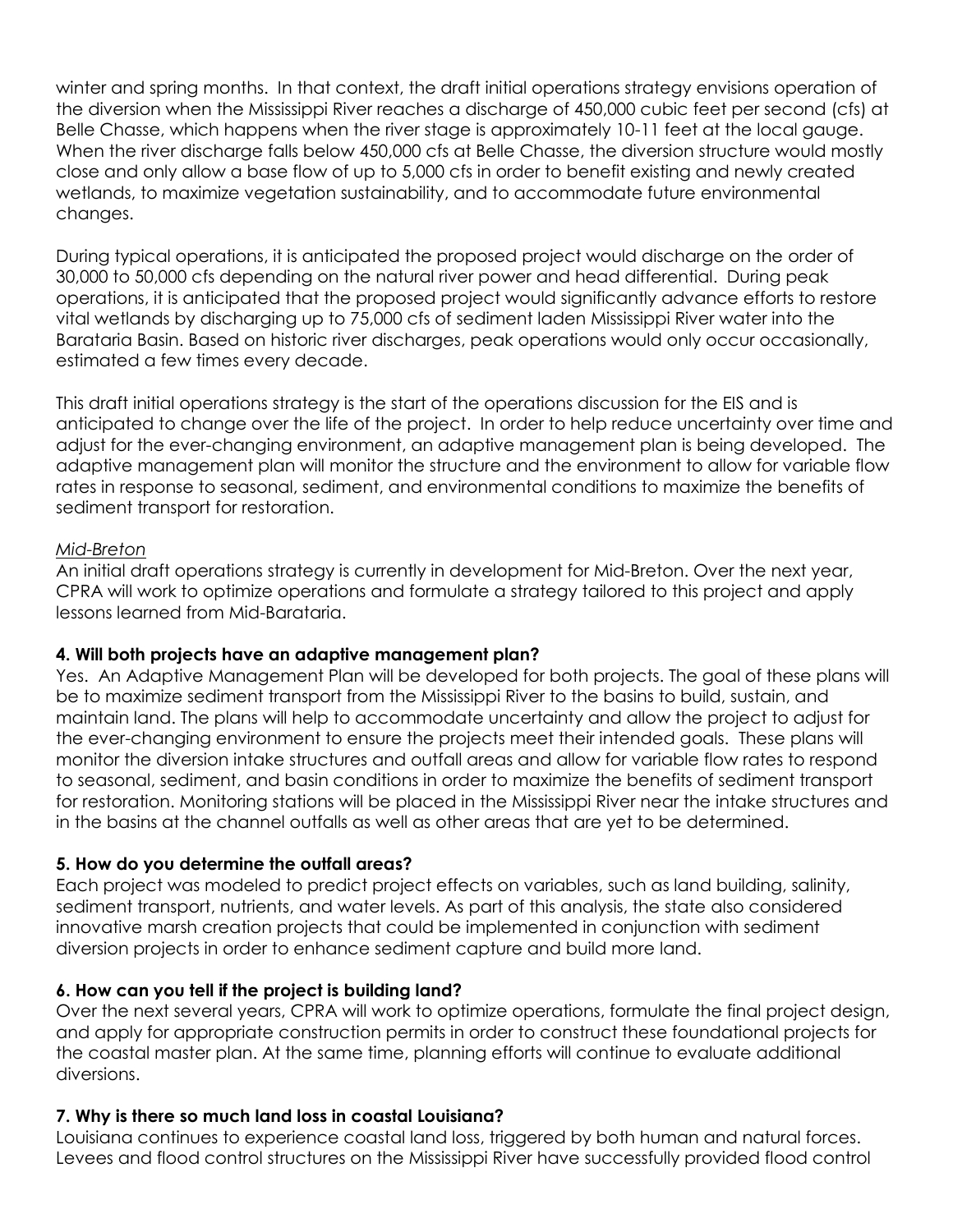and economic benefits; however, these forms of river management have also channeled the Mississippi River and its tributaries into the Gulf of Mexico, depriving the broader coastal ecosystem of the fresh water and nutrient-rich sediment it needs to survive. Dredging canals for oil and gas exploration and pipelines provided our nation with critical energy supplies, but these activities also took a toll on the landscape, weakening marshes and allowing salt water to invade deeper into coastal basins. In addition, recent hurricane events and the *Deepwater Horizon* (DWH) oil spill have exacerbated land loss impacts in Barataria and Breton Basins. Sea level rise, land subsidence, severe storms, and invasive species add further stress and contribute to further land loss.

## **8. How long has this Louisiana's land loss been going on?**

Louisiana has lost nearly 2,000 square miles of land since the 1930s and we know we are going to lose more. In fact, our latest predictions show that if we do nothing, we stand to lose as much as 1,800 to 4,200 additional square miles over the next 50 years.

## **9. Why not just spend the time, money, and resources on dredging?**

As outlined in the Coastal Master Plan, CPRA believes we need a holistic approach to coastal restoration and protection. In fact, since 2008, CPRA has dredged nearly 30 million cubic yards from the Mississippi River borrow sites. This work has created, restored, and nourished nearly 4,000 acres of marsh, island, and ridge habitat utilizing riverine sediment. Additionally, over the next 15 years, CPRA plans to implement several large-scale restoration projects using dredged material from the Mississippi River. Over 60 million cubic yards of Mississippi River sediment, the upper limit of sediment availability in this reach of the river, will be dredged to construct these projects. While dredging provides critically needed short-term benefits, it doesn't solve our fundamental issue of implementing projects that provide a sustainable and continuous source of new sediment. In fact, our latest research shows that when implemented together, marsh creation and sediment diversion projects perform better, longer.

# **10. How does a sediment diversion work? What does it look like?**

Sediment diversions will harness the power of the Mississippi River for long-term, sustainable sediment, water, and nutrient delivery to the surrounding wetlands. The main elements of the diversion complex are the diversion structure and the conveyance channel. The diversion intake structure, located on the banks of the Mississippi River, replaces a section of the earthen levee system with gated structures to transport sediment. The conveyance channel is used for transporting the sediment from the river to the Barataria Basin.

# **11. Is there really enough sediment in the river to build and sustain land at these locations?**

Yes, these projects propose to divert suspended sediment generated from the local sand bar as well as sediment carried in the river's flow. The majority of sediment diverted into the basin will be sediment that is suspended in the Mississippi River water.

For Mid-Barataria, the latest estimates show that, on average, the sediment diversion could deliver between 2 - 3 million cubic yards of sediment a year. To put that in perspective, that's 20 – 30 million cubic yards every ten years or 100 – 150 million cubic yards over the next 50 years. How much sediment is that? A dump truck holds 12 cubic yards of sediment. So one million cubic yards is equivalent to 83,333 dump trucks. It takes 385,901 dump trucks to fill up one Louisiana Superdome. By 2070, the Mississippi River will deliver enough sediment to these basins to fill 22 - 32 Louisiana Superdomes!

# **12. Are there examples of other successful diversions projects?**

Large portions of the Mississippi River Delta are subsiding and eroding today. But 100 miles to east, the Atchafalaya River delta system, is actively creating new land everyday. A primary contributor to this land-building is the Wax Lake Outlet, which was constructed by the U.S. Army Corps of Engineers